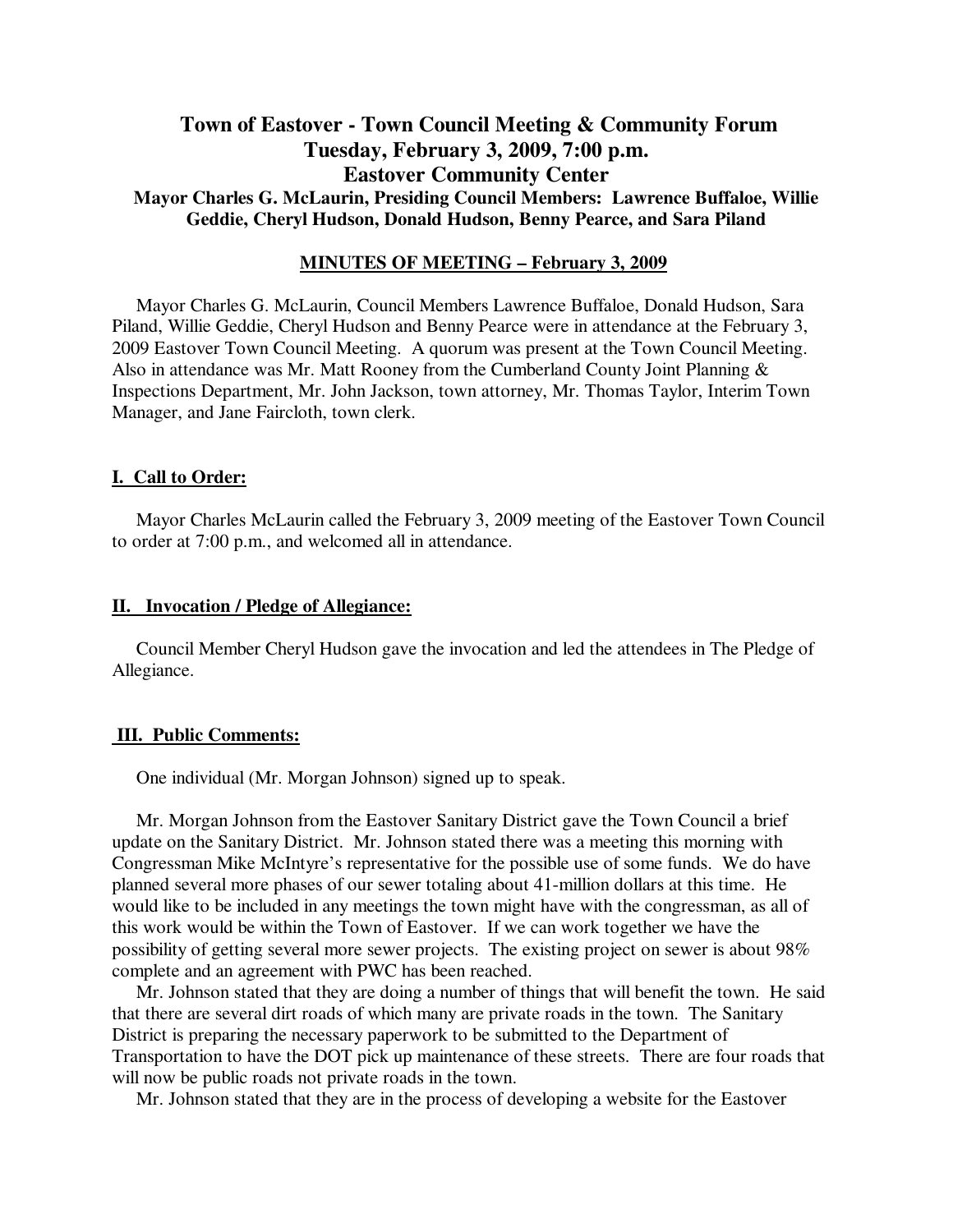Sanitary District and have it connect to the Town's website. He stated that the Eastover Sanitary District has retained Howard Piland Jr. to do this, as he is the one that established the Town's website. Perhaps the two websites can compliment each other. Mr. Johnson stated that Ms. Liz Reeser, Board Member for the Eastover Sanitary District is taking the lead on this website. Any questions should be directed to Ms. Reeser. This will also help the town clerk, as they will also have a telephone answering system set up.

 Mr. Johnson stated that the Mayor has granted some land to use and have an elevated water tank erected at the Baywood Road and I-95 intersection. This elevated water tank will have Eastover, NC in large letters on both sides of the tower. Our ESD-2 water system is in design and will go all the way to the Sampson County line.

### **IV. Approval of Agenda:**

 Council Member Sara Piland made a motion to amend the February 3, 2009 agenda to include an item; consider sending a letter to the N. C. Secretary of Transportation regarding the Middle Road Bridge. The motion was 2<sup>nd</sup> by Council Member Donald Hudson. The motion was carried unanimously.

### **V. Consent Agenda:**

#### **1. Consider approval of the January 6, 2009 minutes.**

 Council Member Sara Piland made a motion to approve the Consent Agenda as stated. The motion was 2<sup>nd</sup> by Council Member Cheryl Hudson. The motion was carried unanimously.

#### **VI. Discussion Agenda:**

### **Agenda Item # 1:**

# **Consider having the Eastover Community Parks Association having its mail delivered to the Eastover Town Hall address.**

 Mayor McLaurin stated that the President of the Eastover Community Parks Association had called him and stated that they have such a change over in officers it is hard to get the addresses changed. The Mayor stated that he had talked with the town clerk and saw no problem, would just set up a drop box for them. Mayor McLaurin stated that he would have the President of the Community Parks Association contact the town clerk to set this up.

 Mayor McLaurin asked for a motion. Council Member Donald Hudson made a motion to let the Eastover Community Parks Association have its mail delivered to the Town Hall. The motion was 2<sup>nd</sup> by Council Member Lawrence Buffaloe. The motion was carried unanimously.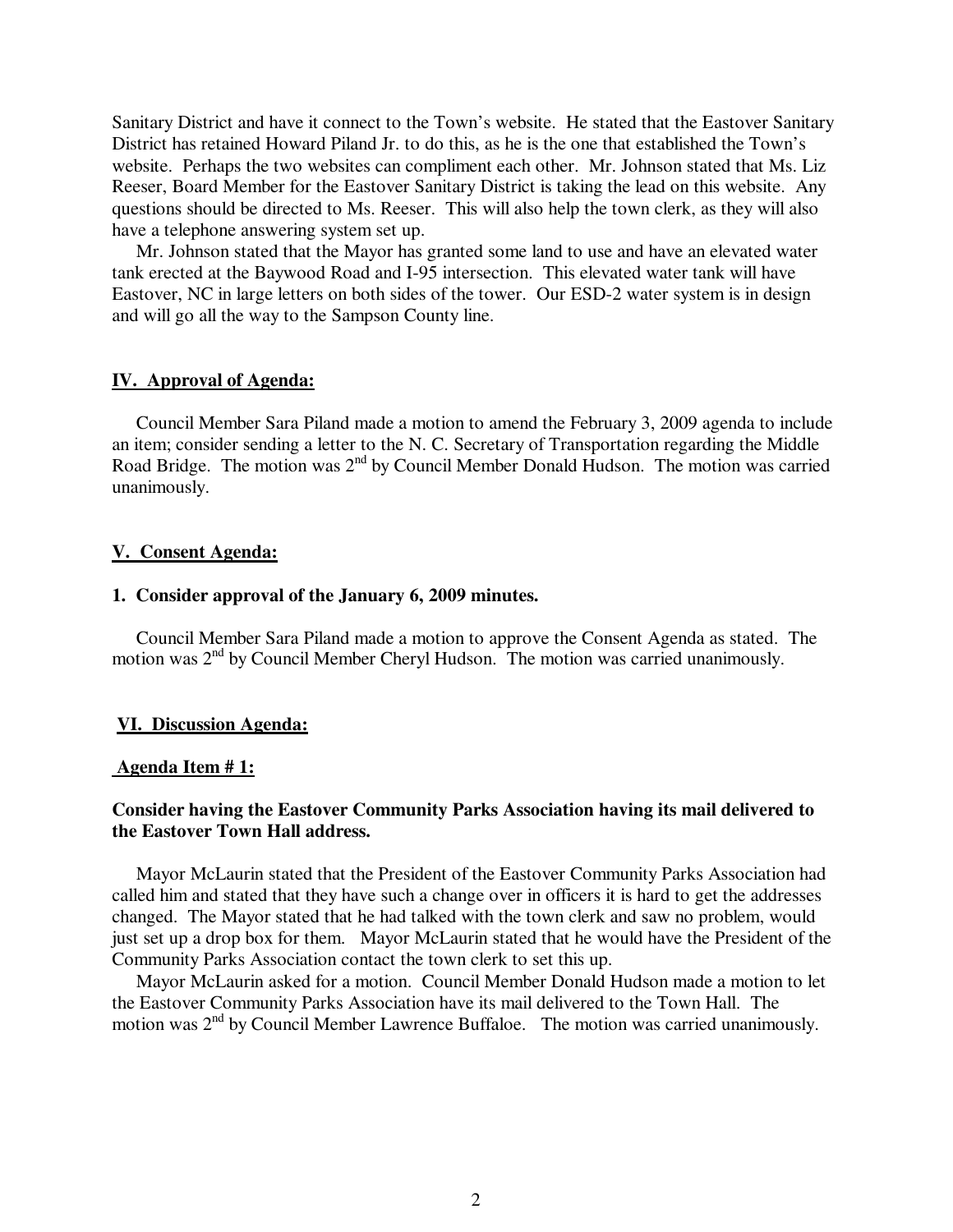### **Agenda Item # 2:**

### **Consider the needs of the Eastover and Vander Fire Departments.**

 Interim Town Manager Tom Taylor stated that he has gone over the Town's Budget very closely. Thanks to Council Member Cheryl Hudson we are in good shape. However, at this point of the year and the economic times I recommend that the Town give only what was budgeted for this fiscal year. That amount is \$12,000 for Eastover Fire Department and \$1,000 for Vander Fire Department. This could be revisited at a later time, as the end of the fiscal year is June 30, 2009. Council Member Cheryl Hudson stated that she had budgeted for \$12,000 for Eastover and \$1,000 for Vander Fire Departments. We can go ahead and disburse these funds to them. The Fire Departments are very appreciative of any amounts to help.

 Council Member Sara Piland made a motion to authorize a disbursement of \$12,000 to the Eastover Fire Department and \$1,000.00 to the Vander Fire Department. The motion was  $2^{nd}$  by Council Member Lawrence Buffaloe. The motion was carried unanimously.

#### **Agenda Item # 3:**

# **Consider approval of Resolution 1-2009 to allow Absentee Voting in Elections for the Town of Eastover.**

 Attorney John Jackson stated that this is simply a requirement by the Board of Elections that we must do. Once the Resolution 1-2009 is passed he would send it to the US Department of Justice, for pre-clearance. Council Member Lawrence Buffaloe asked if this was also a requirement for other towns? Attorney Jackson stated it is a requirement for everyone.

 Council Member Donald Hudson made a motion to pass Resolution 1-2009 to allow absentee voting in elections for the Town of Eastover. The motion was  $2<sup>nd</sup>$  by Council Member Willie Geddie. The motion was carried unanimously.

# **Agenda Item # 4:**

# **Consider sending a letter to the N. C. Secretary of Transportation regarding the Middle Road Bridge.**

 Council Member Sara Piland stated that the Middle Road Bridge has been closed since August 2008 and has been detrimental to the efficient flow of traffic between parts of the Eastover community and the City of Fayetteville and between parts of Eastover and I-95. Eastover residents work and shop in the City of Fayetteville and use the Middle Road Bridge for primary access to I-95 Business. The bridge is a vital link for residents and local industries to I-95 via I-95 Business. She stated that funding for the replacement of this bridge has been put on hold and we must be very proactive in trying to get the stimulus funds to replace the bridge.

 Council Member Sara Piland made a motion to send a letter to the North Carolina Department of Transportation and key legislators in our area and state, requesting work to resume for replacement of the Middle Road  $-$ I-95 Business Bridge. The motion was  $2<sup>nd</sup>$  by Council Member Donald Hudson. The motion was carried unanimously.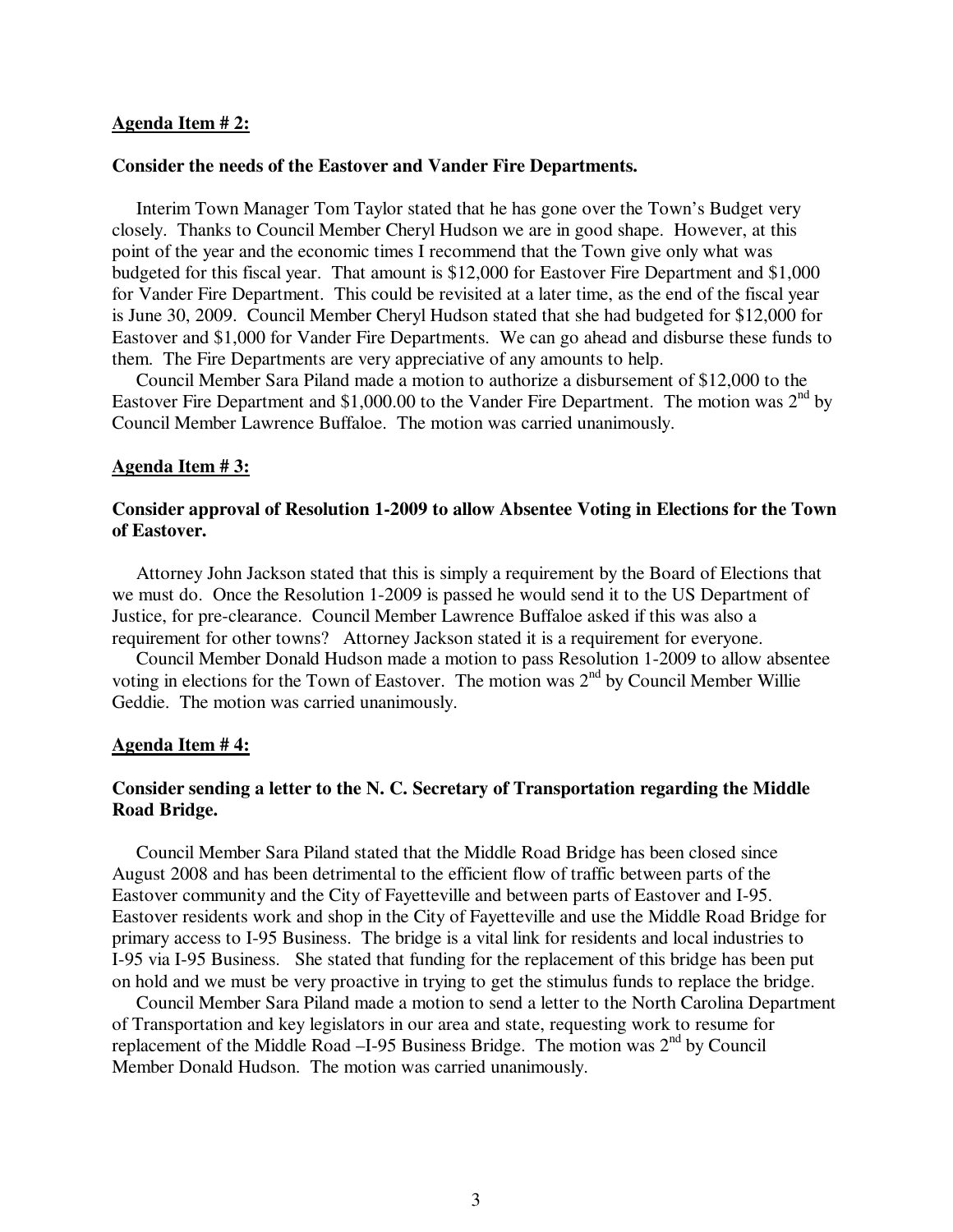# **VII. Community Forum.**

 Mr. Matt Rooney from the Cumberland County Planning & Inspections Department gave an overview of the Cumberland County 2030 Growth Vision Plan to the Town Council and residents present at the Community Forum. Mr. Rooney stated that as a result of citizen input from eleven small area meetings, seventeen themes were identified for the development of Vision Statements. They are as follows:

- 1. A more diversified local economy.
- 2. Well managed growth and development.
- 3. Infrastructure that keeps pace.
- 4. A balanced transportation system.
- 5. Community-Oriented schools.
- 6. Expanded Parks and Recreation.
- 7. Preserved open space and rural character.
- 8. Quality housing and residential development.
- 9. Compatible commercial development.
- 10. Attractive community appearance and image.
- 11. A healthy, sustainable environment.
- 12. A vibrant downtown Fayetteville.
- 13. The Cape Fear River, a regional asset.
- 14. Public safety services closer to the citizens.
- 15. Seniors citizens well served.
- 16. Intergovernmental cooperation and efficiency.
- 17. An active, involved citizenry.

 The staff came up with a Resulting Vision Statement, looking back from 2030. Mr. Rooney stated that they considered the desired future and the unwanted future in preparing the results of the Resulting Vision Statement. He stated that he would open the forum up for questions from the audience.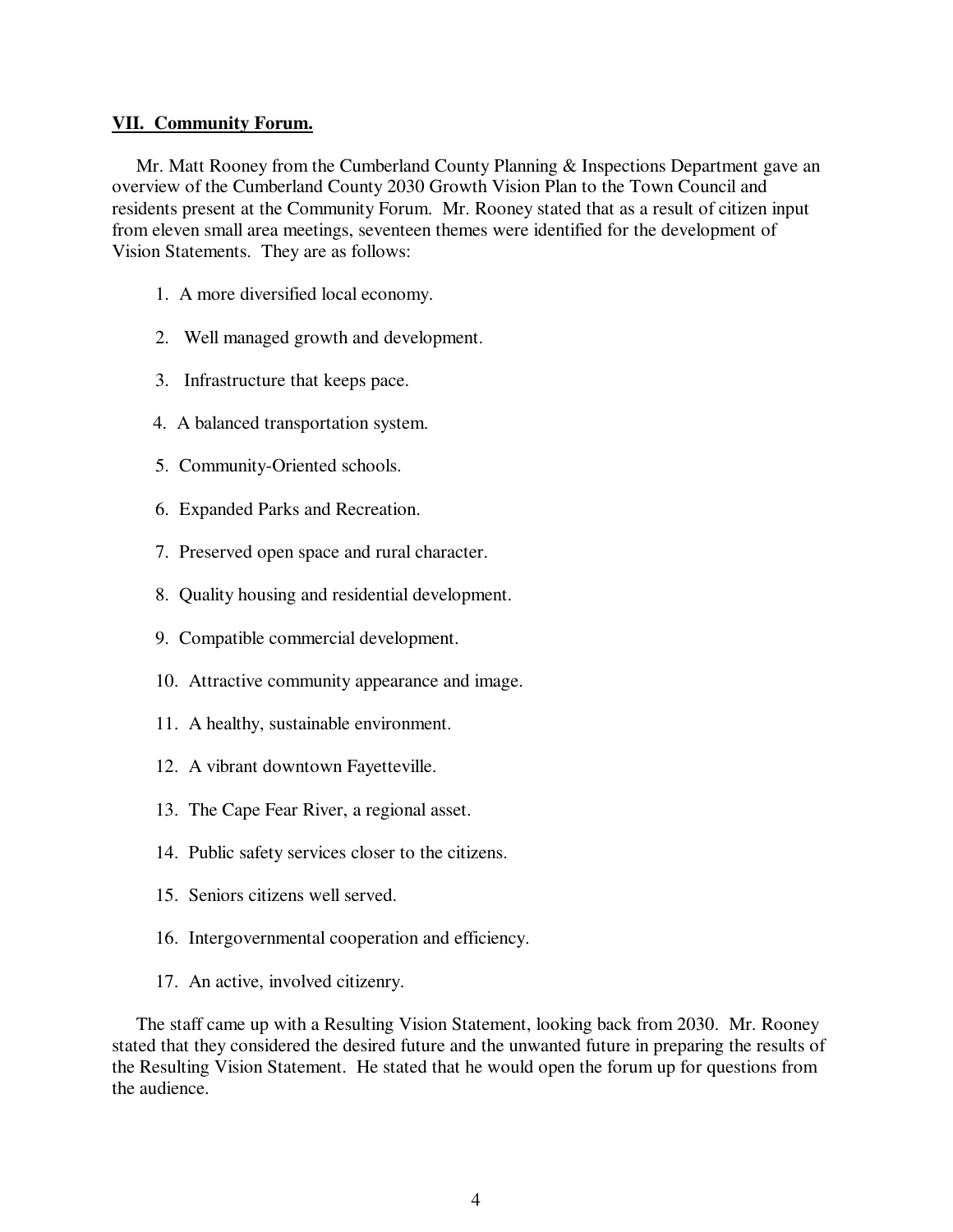**Question #1:** Mr. Steven Groveunder informed the Town Council about the problems he has with the dirt street where he lives. This problem came from the sewer installation, and he has spoken with Mr. Adam Riggsbee an engineer for the sewer project to no avail. The road is so bad that trucks are being stuck up to the axles on the two streets that are not paved in this area. He stated that he was told there must be four driveways to qualify for paving the street. Mr. Rooney stated it is not a Cumberland County requirement, that it is a NC Department of Transportation requirement. Mr. Groveunder stated that now Eastover is a Town, he would expect the streets to be paved. Council Member Sara Piland stated that we do not get funds from the DOT for paving any streets. The streets Mr. Groveunder is referring to are private streets not DOT maintained streets. Mayor McLaurin stated that this is something the Town would look into.

 **Question #2:** Council Member Lawrence Buffaloe asked Mr. Rooney if Eastover was included in the Parks & Recreation portion of the 2030 Growth Plan as the Town requested? Mr. Rooney stated that Mr. Lloyd had received a letter from the Town and knows that this is a concern of Eastover. Mr. Rooney stated that when the Planning Board takes back up the review of the document, a choice would be made at that time. This does not preclude the Town from developing a Master Recreation Plan. Council Member Sara Piland stated that since we have some Eastover residents present they should know that this 2030 Growth Vision Plan will serve as a guide, and there is a statement that a Master Recreation Plan will be developed for small municipalities in Cumberland County. She stated at the time the 2030 Growth Plan was written Eastover was not a municipality, and we want to make sure Eastover is not excluded. She urged residents to get involved and make recommendations concerning the Master Recreation Plan for Eastover.

 **Question #3:** Mr. Morgan Johnson asked if the Town planned to continue using the Eastover Land Use Plan, as Mr. Rooney had talked about lot sizes and rural atmosphere? Council Member Sara Piland stated that zoning standards have been set. A-1 zoning is Agriculture with two acres for a house; RR zoning is Rural Residential and a lot of things can be done with RR and some not so desirable. R-40 zoning is one house per acre and must have stick built houses. Council Member Piland stated that growth would escalate and we want open spaces, green space (i.e. trees, landscaping) and to keep appearance appealing.

 **Question #4:** One resident (did not get name) asked about the Zoning sign in the area Eastover is annexing. Mayor McLaurin explained that Mr. John Koning requested the annexation because the lots in question were split between Fayetteville and Eastover. Mr. Koenig wants the lots to be in the Town of Eastover. This would also cause a big tax problem with half the lots in Fayetteville and half in Eastover. The rezoning process is simply to get it into Eastover zoning.

 **Question #5:** Ms. Christie Davis stated that she knew what R-40 zoning is and it must have a stick built house on one-acre of land. She stated the A-1 zoning lots are larger but can have different types of structures. What is in between these two types of zoning? Ms. Davis wanted to know how do you marry the two concepts together, such as larger space with ugly trailers and smaller space with stick built houses. Mr. Matt Rooney stated that there is nothing between the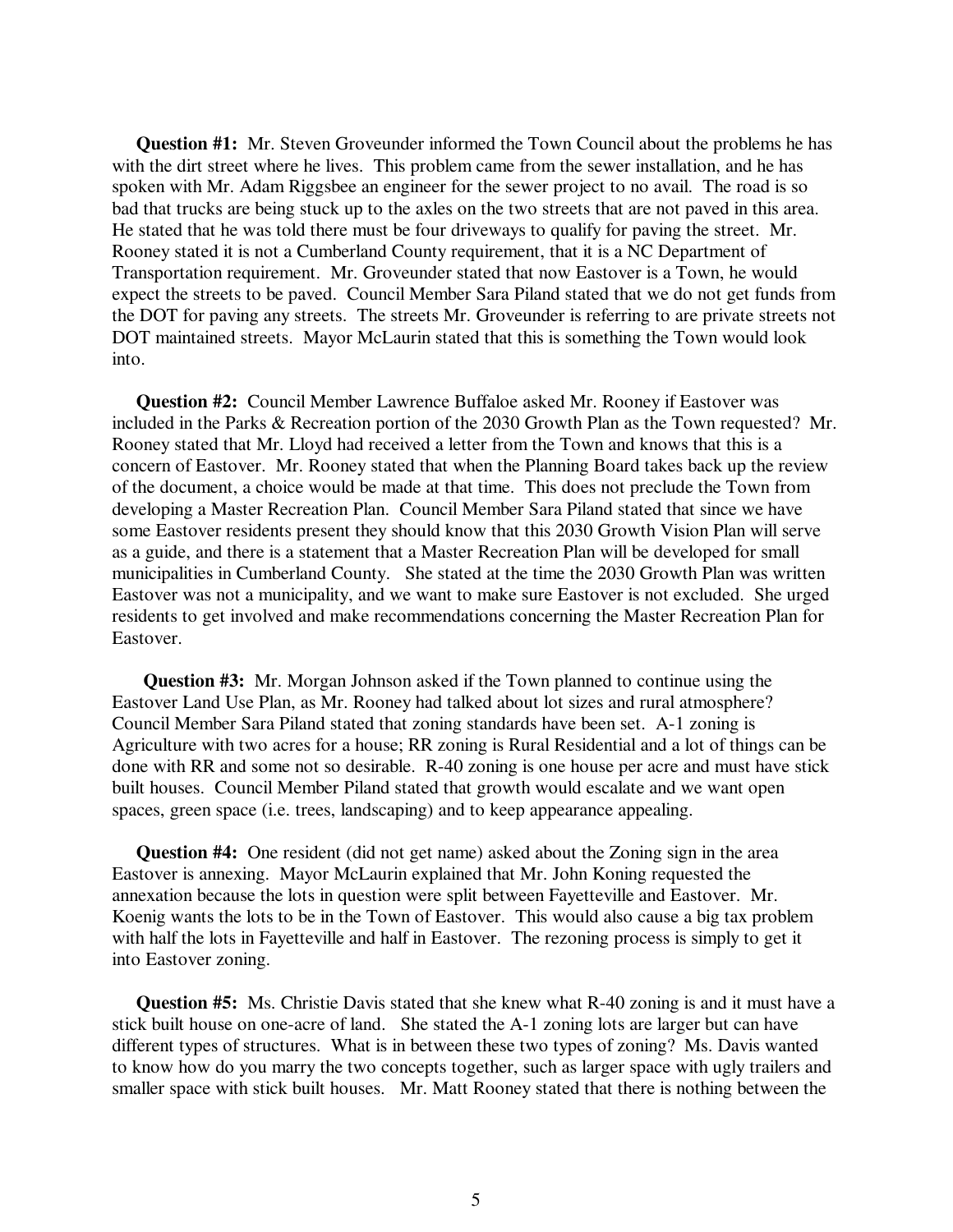R-40 and the A-1 zoning. Mr. Rooney stated that there is nothing to prevent you from putting a stick-built house on a two-acre lot. Ms. Davis stated that everything that has come up for zoning since the summer has been R-40 one-acre lots. Larger lots would decrease the population on a large tract of land. Mr. Morgan Johnson stated that what Ms. Davis is after is A-1 zoning that will not allow a manufactured home. A-1 zoning now allows manufactured homes. Ms. Davis stated that the concept now is nicer looking homes or open space. It does not seem that the zoning in place now puts these two concepts together. Mr. Rooney stated that there is an A-1-A zoning on one-acre lots that will allow for modular homes and stick built homes, and must be for residential uses. Mr. Rooney stated that RR- Rural Residential, minimum lot size is 20,000 square feet or one-acre, also allows a full range from stick-built homes to single trailers. The Town has the option to change the zoning codes if they so desire. Council Member Sara Piland stated the residents should to be informed as to how zoning affects the value of their property. Council Member Donald Hudson stated that the reason we have so much RR Zoning is because of past history before the Town was incorporated.

**Question #6:** Mr. Rufus House asked a question about planning the parks, land uses and zoning codes. Is the land around the Ball Park available for use? Mayor McLaurin stated that the Recreation Department is putting in soccer fields, and adding ball fields now. Mr. House wanted to know if walking trails and playground equipment could be built. Council Member Sara Piland stated that she felt there is not enough for seniors and pre-school children in our community. Our residents currently have to take their children outside of our community for these services. This is a project the Town really needs to work on. The problem is that the property must be purchased by the Town, Cumberland County or a private organization or could be donated to the Town. Mr. Rufus House stated that the closest place he can take his granddaughters to play is 6-miles away. Council Member Piland stated that the community should get active on these projects.

# **VIII. Mayor's Comments:**

 1. Mayor McLaurin stated that the Town had given the Eastover Fire Department \$12,000 and the Vander Fire Department \$1,000 as an incentive. The Town wants to help the Fire Departments as much as financial constraints will allow. Chief Mark McLaurin thanked the Town for its contribution to the Eastover Fire Department. This funding is going toward new protective clothing for the fire fighters. The equipment is very expensive. Council Member Sara Piland asked Chief McLaurin to discuss the Emergency Medical Services (EMS) verses fire fighting. Chief McLaurin stated that they are having to respond to downed trees in the road, hazardous materials, power lines down, and medical calls (about 60%), in which they are not funded for by the County. We are expected to do business as usual with the same funding of twelve years ago. We cover five miles of the I-95 Interstate which includes many personal injuries and hazardous materials. Fayetteville covers only one mile of the 1-95 Interstate. The Mayor and Town Council thanked Chief McLaurin for all they do with limited resources.